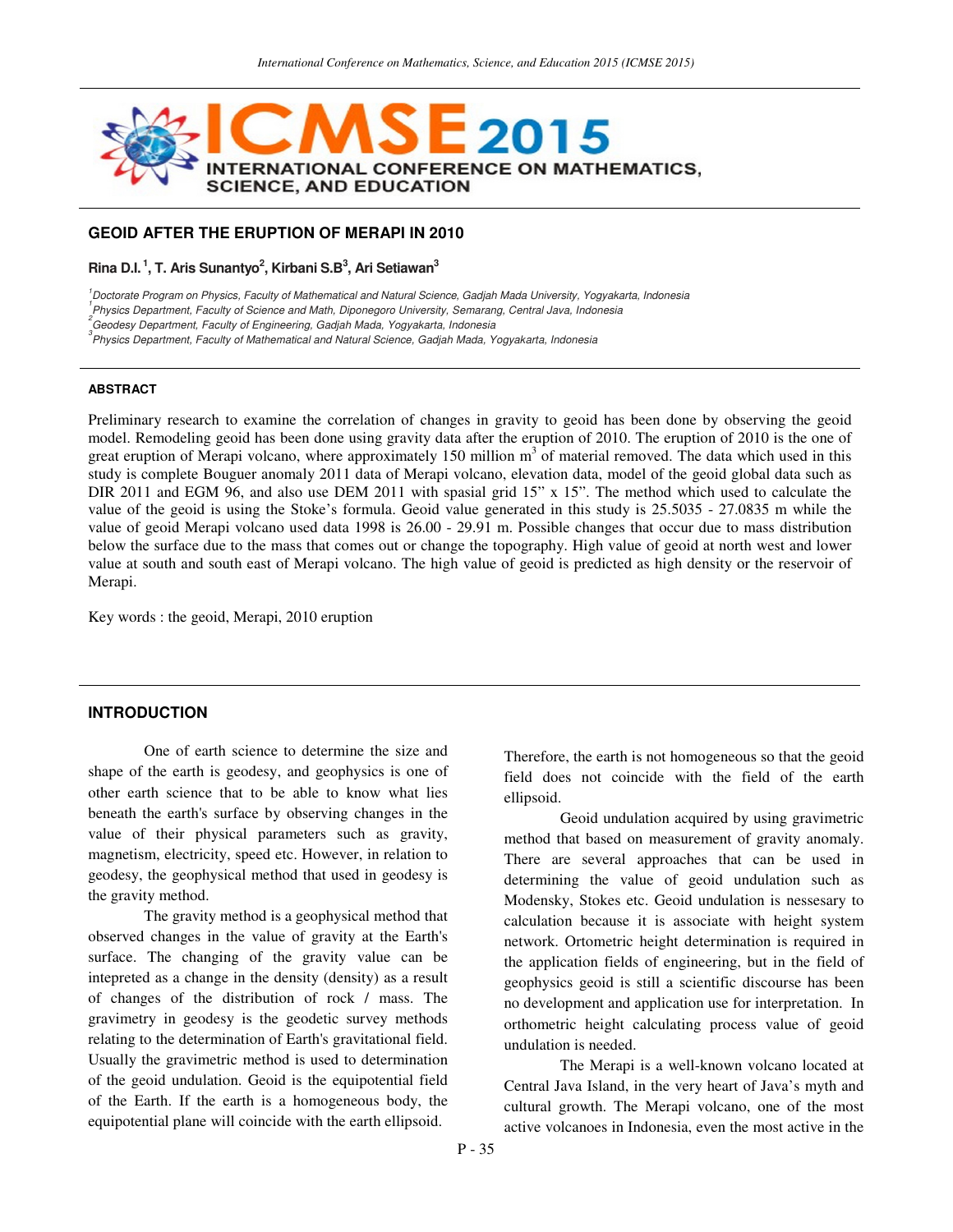world. The Merapi volcano lies on the border of Central Java and Yogyakarta (Sparks, 1981, Voight et al, Wahyunto, 2000) attracted the attention of many people of Indonesia and the world both scientifically and culturally. The Merapi volcano as one of about 129 active volcanoes in Indonesia, with some periods of eruption (Wahyunto, 2000; Soebandriyo, 2011). The frequency of its eruption made this volcano become the real and big volcano laboratory. Some eruption that happened which are major eruption by VEI (VEI is a large scale eruptions quantitatively based on the amount of material released and the height of the eruption column) occurred in 1587, 1672, 1768, 1822, 1849, 1872, 1930, 1961 and 2010 (Andreastuti, et al, 2000). Geographically, Merapi's summit located at 7°32'31.2"S and 110°26'31.2"E with height as high as 2985 m above of mean sea level (msl).

The eruption of Merapi in 2010 is estimated as a large eruption. The Merapi volcano erupted more than 18 km<sup>3</sup> materials and cause hundreds of casualties. This eruption might be the worst eruption since 1870. This fact then become either chance and challenge for volcanologist to study Merapi thoroughly. One of many attempts to study this eruption was done by doing gravity study. The changes at topography of the summit and the issuance amount of material that allows for large changes in subsurface structure after the eruption.

This research is pleminary study to determine the influence of gravity changes to the value geoidnya on pre and post-eruption of 2010. The aim of this paper is to calculate the value of geoid undulation by using gravity anomaly after 2010 eruption.

### **METHODS**

The gravity survey was carried out by mapping gravity anomaly above Merapi volcano and area around this volcano. Gravity measurement, which was focused at Merapi volcano, has taken 200 measurement points with area 27 x 27  $km^2$ . The Gravity measurement using LaCoste & Romberg type G1118 gravimeter, equipped with Geodetic GPS Trimble single frequency. Processing gravity and geoid data need some software as Excel, Geosoft, Gravsoft and Mathlab.

The processing flow is quite standard, starting with tidal correction, equipment height and drift correction to acquire  $g_{\text{OBS}}$  (observed gravity). Complete Bouguer anomaly  $(g_{CBA})$  can be acquired using several additional corrections, which are latitude correction, freeair correction, Bouguer correction and terrain correction. Furthermore, complete Bouguer anomaly result can be projected into horizontal plane using Dampney method (1969). Processing sequence in dataset 2011 use LIDAR 2011 Digital Elevation Model (DEM) which produce by Ministry of public works with spasial grid 15" x 15".

The research of Geoid processing flow is quite standard using Stokes formula there are some steps that have done as compute model geoid global and geoid by using Fast Fourier Transform (FFT) in gravsoft software.

## **RESULTS AND EXPLAINATION**

Gravity data was got same treatment in gravity method as correction for tide, latitude and drift. This is the simplest processing in gravity reduction data sequence the results after drift, tidal corection and mgal convertion process is *g* observation. The results show the value of *g* observation higher in the south than in the north and there are similarities with topographic contours as shown in Figure 1.

Further processing sequence is free-air correction which elevation of each gravity station plays important role in this calculation (Telford, 1990).

$$
g_{FA} = 0.3086 \times h \tag{1}
$$
  

$$
\Delta g_{FA} = g_{obs} - g_n + g_{FA} \tag{2}
$$

Where,  $h$  is elevation,  $g_{FA}$  is free-air anomaly gravity,  $g_{ab}$  is observed gravity value,  $g_n$  is normal gravity



Figure 1. Observed Gravity map on 2011 gravity dataset.

Prior to simple Bouguer correction, Bouguer density need to be defined. Based on a model that has made the density of Mount Merapi is divided into three: around the slopes of Mount Merapi ranges from 2600  $kg/m<sup>3</sup>$ , 1800 kg/m<sup>3</sup> in the middle, and in the peak of density  $1600 \text{ kg/m}^3$ . The model is calculated assuming an average regional density of  $2500 \text{ kg/m}^3$ . As for the rocks in the summit area is estimated to be sandstone, tuff, fragments of lava, and the lava dome (Arsadi *et al*., 1995; Setiawan, 2003; Aprillia, 2014). In this case, was used Parasnis method to estimate Bouguer density (Blakely,1996). Bouguer density obtained using least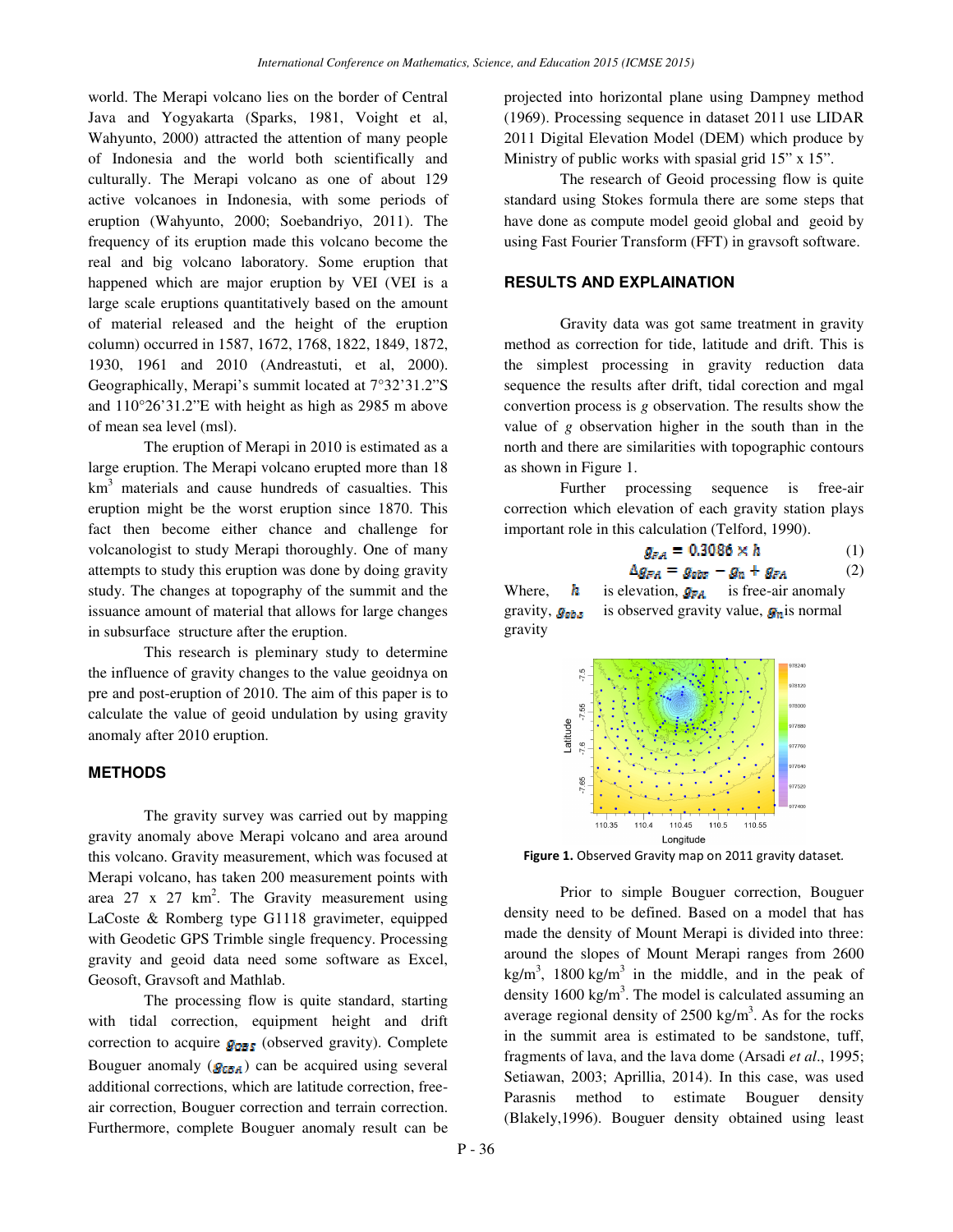square approach based on Parasnis method. The density was obtained by Parasnis is  $2,43$  gr/m<sup>3</sup>

$$
g_B = 2\pi G \rho h \tag{3}
$$
  
\n
$$
\Delta g_B = g_{obs} - g_n + g_{BA} - g_B \tag{4}
$$

Simple Bouguer correction is then can be calculated using equation (3), and can be used to calculate simple Bouguer anomaly using equation (4)

Further processing is terrain correction using Digital Elevation Model (DEM). Terrain correction accounts for variations in the observed gravitational acceleration caused by variations in topography near each observation point. Because of the assumptions made during the Bouguer slab correction, the terrain correction is positive regardless of whether the local topography consist of a mountain or a valley. Terrain correction completely the gravity reduction process to be complete Bouguer anomaly as shown in figure 2.



**Figure 2.** Anomaly Bouguer Merapi volcano based on gravity data 2011

Anomaly Bouguer 2011 is about -20 to 90 mgal with 30 mgal around summit. Commonly it has same trend with anomaly Bouguer before 2011. There are higher anomaly at South and decrease to North, and anomaly at summit of Merapi. Comparing with others data, anomaly gravity at summit in 2011 is higer than anomaly gravity in 1998 and 1988 (Wahyudi 1985, Setiawan, 2003). From visual topographic at summit that show a change of summit feature, some deformation of mass made new feature of Merapi summit. When the mass out during the eruption and deformation on summit, estimated value Bouguer anomaly will drop, but not impaired anomaly. The Bouguer anomaly changes may indicate a large change in the subsurface, surface or both. Increasing the value of Bouguer anomaly may indicate a mass intrution below and added mass on the surface. Probably after the eruption occurred magma intrusion processes.

Measurement of gravity to create a geoid model by means of terrestrial gravity that is a direct measurement of gravity at surface of the earth by using a gravimeter known as geoid gravimetric method. Geoid consists of three kinds of waves there are short wave, medium, and long. Short wave obtained from observational data of gravity, medium wave of terrain correction, and the long wave is a global geopotential model.

Generally modeling local geoid includes three steps, there are a local geoid model is called a gravimetric geoid model contribution, terrain countribution, , and Geoid global contributions.

Processing of geoid gravimetric use two basic formulas, the Bruns and Stokes formula. Bruns formula shows the relationship between potential anomalies and undulations (Vanicek and Krakiwsky, 1982). Determination of the value of the geoid can be done mathematically using Stokes equation. This formula also requires all the masses located outside the geoid is reduced and the reduced gravity anomalies to the surface of the geoid. Assuming that the value of the distribution of density gradient topography and gravity from the ground surface to the geoid is known (Heizkinen & Moritz, 1976).

$$
N = \frac{R}{4\pi\gamma_0} \iint \Delta g S(\psi) d\sigma = \frac{R}{4\pi\gamma_0} \sum_{i=1}^{n} \Delta g_i S(\psi) \cos \varphi_i \cdot \Delta \varphi \cdot \lambda
$$
  
\n(5)  
\n
$$
\cos \psi = \sin \varphi \sin \varphi' + \cos \varphi \cos \varphi \cos (\lambda' - \lambda)
$$
  
\n
$$
S\psi = \frac{1}{\sin(\frac{\psi}{2})} - 6\sin\frac{\psi}{2} + 1 - 5\cos\psi - 3\cos\psi \ln \left(\sin\frac{\psi}{2} + \sin^2\frac{\psi}{2}\right)
$$
  
\n(6)

FFT algoritm can is used to estimated the value of gravity anomaly when the value is use as an input data in Stokes formula process.

Residual Terrain Model (RTM) is a terrain contributions due to the influence of topography. Terrain contributions includes two kinds of correction there are terrain and indirect effects. Large terrain correction value is always positive because of the influence topography above and below the reference is considered to contribute positive in gravity reduction process (Wellenhof and Moritz, 2005). Indirect effect is a distance effect between field topography and geoid. Value of indirect effect is used as a geoid correction. Terrain contribution (RTM) method produces three areas topography, ie the reference plane, rough fields, and detail fields. The smaller grid interval will result more detail data. More detail data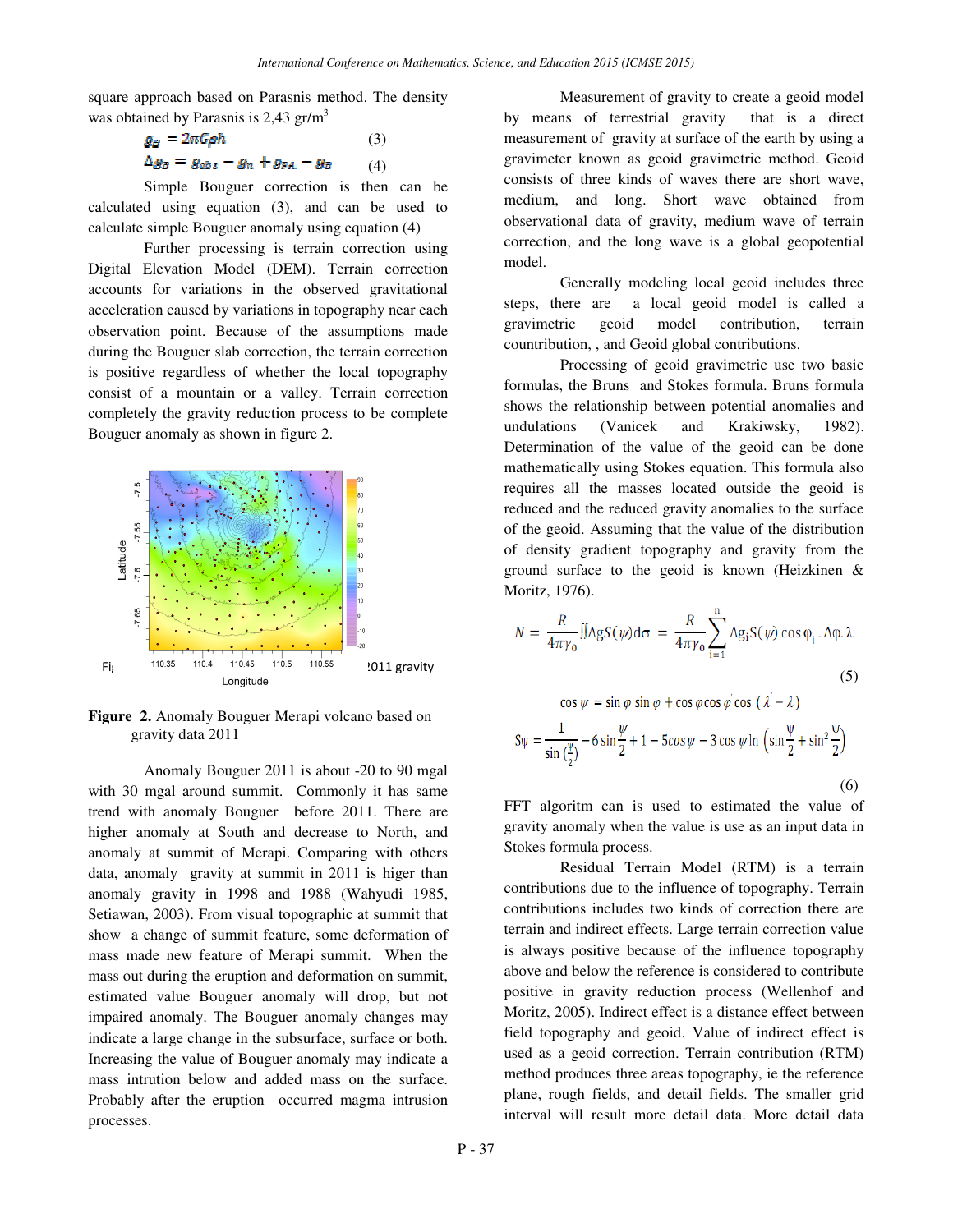more accurate, that can minimize the error during the process

Geoid global contribution. Computation of contribution of geoid global data use global gravity coefficients spherical harmonic.There are two kinds of data contribution, the geoid global anomalies and undulation. Equation (7) respectively are used to calculate anomalies (Sideris, 1994).

 $\Delta g_{\text{GM}} = g \sum_{n=2}^{n} \sum_{n=1}^{max} (n-1) \sum_{m=0}^{n} [Cnm \cos m\lambda + Snm \sin m\lambda] Pnm (\sin\varphi)$  $N_{GM} = R \sum_{n=2}^{n} \sum_{m=0}^{max} \sum_{m=0}^{n} [Cnm \cos m\lambda + Snm \sin m\lambda] Pnm (\sin \varphi)$ 

(7)

Where  $\Delta g_{GM}$  for calculate global anomalies and N<sub>GM</sub> for calculate undulation with Pnm is constanta in Legende and Cnm, Snm are spherical harmonic constanta with n is degree and m is orde.Figure 3 is geoid global DIR 2011 produce by GOCE.



**Figure** 2. Model Geoid Global DIR 2011.

 Some computation by mathlab was used to calculate some value that use in geoid processing. Spherical harmonics calculation is a calculation of the geoid undulation global long wave, in this research use DIR 2011 global geoid model. Computation result combine with Gravsoft software to acqured ABL process with DIR 2011 value, that is we can see at figure 3.

|               |                                                                                                                                                                              | api dirzull - Notepad                                                                                                                                                                                                                                                                                                                                                                                                                                                                                                      |                                                                                                                                                                                                                                                                                                                                                                                                                                                                                          |                                                                                                                                                                                                                                                                                                                                           |                                                                                                                                                                                                                                                                                                                                                                                    | ______                                                                                                                                                                                                                                                                                                                                                                                                                                                                                    |             |
|---------------|------------------------------------------------------------------------------------------------------------------------------------------------------------------------------|----------------------------------------------------------------------------------------------------------------------------------------------------------------------------------------------------------------------------------------------------------------------------------------------------------------------------------------------------------------------------------------------------------------------------------------------------------------------------------------------------------------------------|------------------------------------------------------------------------------------------------------------------------------------------------------------------------------------------------------------------------------------------------------------------------------------------------------------------------------------------------------------------------------------------------------------------------------------------------------------------------------------------|-------------------------------------------------------------------------------------------------------------------------------------------------------------------------------------------------------------------------------------------------------------------------------------------------------------------------------------------|------------------------------------------------------------------------------------------------------------------------------------------------------------------------------------------------------------------------------------------------------------------------------------------------------------------------------------------------------------------------------------|-------------------------------------------------------------------------------------------------------------------------------------------------------------------------------------------------------------------------------------------------------------------------------------------------------------------------------------------------------------------------------------------------------------------------------------------------------------------------------------------|-------------|
| File:<br>Edit | Format                                                                                                                                                                       | View<br>Help                                                                                                                                                                                                                                                                                                                                                                                                                                                                                                               |                                                                                                                                                                                                                                                                                                                                                                                                                                                                                          |                                                                                                                                                                                                                                                                                                                                           |                                                                                                                                                                                                                                                                                                                                                                                    |                                                                                                                                                                                                                                                                                                                                                                                                                                                                                           |             |
|               | 1<br>2<br>з<br>4<br>10000000<br>11<br>12<br>13<br>14<br>15<br>16<br>17<br>18<br>19<br>20<br>21<br>22<br>23<br>24<br>25<br>26<br>27<br>28<br>29<br>30<br>31<br>32<br>33<br>34 | $-7.580610$<br>$-7.580610$<br>$-7.575940$<br>$-7.571610$<br>$-7.567080$<br>$-7.562450$<br>$-7.557870$<br>$-7.577280$<br>$-7.573910$<br>$-7.569130$<br>$-7.564640$<br>$-7.588520$<br>$-7.582030$<br>$-7.575760$<br>$-7.570830$<br>$-7.565640$<br>$-7.562440$<br>$-7.524630$<br>$-7.527810$<br>$-7.529540$<br>$-7.531620$<br>$-7.532950$<br>$-7.572480$<br>$-7.560810$<br>$-7.567190$<br>$-7.573700$<br>$-7.577980$<br>$-7.584230$<br>$-7.637630$<br>$-7.622500$<br>$-7.594160$<br>$-7.570000$<br>$-7.541280$<br>$-7.596830$ | 110.443230<br>110.443230<br>110.442380<br>110.444350<br>110.444150<br>110.444510<br>110.445430<br>110.456340<br>110.459380<br>110.458160<br>110.456060<br>110.414960<br>110.415830<br>110.417860<br>110.421860<br>110.425470<br>110.428450<br>110.416710<br>110.423090<br>110.427330<br>110.431820<br>110.435250<br>110.472010<br>110.463080<br>110.465790<br>110.478170<br>110.484750<br>110.489440<br>110.573630<br>110.550650<br>110.559220<br>110.547530<br>110.484290<br>110.539390 | 1154.3<br>1154.3<br>1265.2<br>1393.2<br>1475.9<br>1620.8<br>1812.9<br>1231.4<br>1327.3<br>1378.3<br>1579.7<br>978.5<br>1057.5<br>1148.3<br>1238.1<br>1352.0<br>1447.4<br>1432.7<br>1580.5<br>1737.9<br>1914.9<br>2031.1<br>1213.7<br>1648.1<br>1386.6<br>1119.9<br>1011.2<br>924.2<br>351.9<br>450.6<br>509.2<br>644.4<br>1392.3<br>568.8 | 50.3350<br>50.3350<br>48.7332<br>46.7058<br>49.2385<br>47.4342<br>46.5456<br>48.3539<br>46.1724<br>48.5898<br>45.6312<br>49.9223<br>47.4917<br>49.0238<br>46.6528<br>47.9426<br>46.5042<br>33.0233<br>34.2184<br>35.5370<br>35.9504<br>39.3238<br>44.0271<br>33,4406<br>45.5674<br>45.5992<br>45.4004<br>45.7453<br>58.6046<br>50.3621<br>39.6550<br>34.4338<br>38.7506<br>41.2848 | $-43,3099$<br>$-43.3099$<br>$-44.2346$<br>$-45.4318$<br>$-42.2248$<br>$-43.2608$<br>$-43.3219$<br>$-43.8795$<br>$-45.3144$<br>$-42.2787$<br>$-44.6146$<br>$-46,8630$<br>$-48.2709$<br>$-45.6610$<br>$-47.0106$<br>$-44.6729$<br>$-45.3975$<br>$-54.4682$<br>$-53.1847$<br>$-51.7169$<br>$-51.1732$<br>$-47.6772$<br>$-46.4795$<br>$-55.7525$<br>$-44.5056$<br>$-44.7209$<br>$-45.1441$<br>$-45.4187$<br>$-34.8079$<br>$-42.3737$<br>$-48.3431$<br>$-50.8160$<br>$-46.4365$<br>$-48, 4494$ | ۰<br>Ξ<br>- |
|               |                                                                                                                                                                              |                                                                                                                                                                                                                                                                                                                                                                                                                                                                                                                            |                                                                                                                                                                                                                                                                                                                                                                                                                                                                                          |                                                                                                                                                                                                                                                                                                                                           |                                                                                                                                                                                                                                                                                                                                                                                    |                                                                                                                                                                                                                                                                                                                                                                                                                                                                                           |             |



Processing continue with calculating residual gravity to acquired residual geoid and indirect effect . Lokal geoid value at Merapi volacano base on gravity data of 2011 is 25 m to 27 m (figure 4).

| geoid 2011 - Notepad                                                                                                                                                                                                                                                                                                                                                                                                                                                                                                                                                                                                                         |                                                                                                                                                                                                                                                                                                                                                                                                                                                                                                                                                                                  |                                                                                                                                                                                                                                                                                               |                                                                                                                                                                                                                                                                                                    |                                                                                                                                                                                                                                                                                             | <b>CONTRACTOR</b>                                                                                                                                                                                                                                                                      | 234                      |
|----------------------------------------------------------------------------------------------------------------------------------------------------------------------------------------------------------------------------------------------------------------------------------------------------------------------------------------------------------------------------------------------------------------------------------------------------------------------------------------------------------------------------------------------------------------------------------------------------------------------------------------------|----------------------------------------------------------------------------------------------------------------------------------------------------------------------------------------------------------------------------------------------------------------------------------------------------------------------------------------------------------------------------------------------------------------------------------------------------------------------------------------------------------------------------------------------------------------------------------|-----------------------------------------------------------------------------------------------------------------------------------------------------------------------------------------------------------------------------------------------------------------------------------------------|----------------------------------------------------------------------------------------------------------------------------------------------------------------------------------------------------------------------------------------------------------------------------------------------------|---------------------------------------------------------------------------------------------------------------------------------------------------------------------------------------------------------------------------------------------------------------------------------------------|----------------------------------------------------------------------------------------------------------------------------------------------------------------------------------------------------------------------------------------------------------------------------------------|--------------------------|
| <b>File</b><br>Edit<br>Format View                                                                                                                                                                                                                                                                                                                                                                                                                                                                                                                                                                                                           | Help                                                                                                                                                                                                                                                                                                                                                                                                                                                                                                                                                                             |                                                                                                                                                                                                                                                                                               |                                                                                                                                                                                                                                                                                                    |                                                                                                                                                                                                                                                                                             |                                                                                                                                                                                                                                                                                        |                          |
| $-7.900000$<br>$-7.300000$<br>25.9128<br>25.9159<br>25.9289<br>25.9306<br>25.9450<br>25.9483<br>25.9504<br>25.9493<br>25.9553<br>25.9540<br>25.9462<br>25.9437<br>25.9345<br>25.9338<br>25.9244<br>25.9186<br>25.9094<br>25.9085<br>25.8918<br>25.6288<br>25.9052<br>25.9073<br>25.9232<br>25.9248<br>25.9301<br>25.9314<br>25.9443<br>25.9473<br>25.9481<br>25.9468<br>25.9498<br>25.9493<br>25.9459<br>25.9452<br>25.9347<br>25.9338<br>25.9235<br>25.9185<br>25.9147<br>25.6617<br>25.9136<br>25.9177<br>25.9185<br>25.9171<br>25.9242<br>25.9235<br>25.9263<br>25.9282<br>25.9399<br>25.9436<br>25.9395<br>25.9389<br>25.9484<br>25.9487 | 110,300000<br>25.9209<br>25.9199<br>25.9312<br>25.9368<br>25.9476<br>25.9478<br>25.9533<br>25.9562<br>25.9527<br>25.9514<br>25.9432<br>25.9406<br>25.9331<br>25.9303<br>25.9187<br>25.9129<br>25.9065<br>25.9036<br>25.9083<br>25.9072<br>25.9254<br>25.9270<br>25.9326<br>25.9378<br>25.9472<br>25.9481<br>25.9505<br>25.9521<br>25.9478<br>25.9472<br>25.9455<br>25.9427<br>25.9319<br>25.9290<br>25.9186<br>25.9136<br>25.9186<br>25.9196<br>25.9147<br>25.9132<br>25.9247<br>25.9259<br>25.9281<br>25.9350<br>25.9412<br>25.9399<br>25.9424<br>25.9448<br>25.9489<br>25.9491 | 110,600000<br>25.9238<br>25.9413<br>25.9470<br>25.9551<br>25.9500<br>25.9390<br>25.9306<br>25.9130<br>25.9036<br>25.8581<br>25.9285<br>25.9420<br>25.9470<br>25.9507<br>25.9466<br>25.9419<br>25.9292<br>25.9146<br>25.9195<br>25.8597<br>25.9271<br>25.9389<br>25.9384<br>25.9441<br>25.9483 | 0.004100<br>25.9266<br>25.9418<br>25.9491<br>25.9540<br>25.9486<br>25.9394<br>25.9298<br>25.9121<br>25.9027<br><b>25.8589</b><br>25.9300<br>25.9421<br>25.9488<br>25.9493<br>25.9469<br>25.9411<br>25.9292<br>25.9156<br>25.9193<br>25.8592<br>25.9272<br>25.9387<br>25.9400<br>25.9445<br>25.9485 | 0.004100<br>25.9275<br>25.9423<br>25.9473<br>25.9558<br>25.9482<br>25.9368<br>25.9280<br>25.9092<br>25.9027<br>25.8587<br>25.9304<br>25.9422<br>25.9466<br>25.9518<br>25.9463<br>25.9393<br>25.9263<br>25.9117<br>25.9191<br>25.8586<br>25.9272<br>25.9385<br>25.9385<br>25.9468<br>25.9477 | 25.8572<br>25.8526<br>25.8443<br>25.8366<br>25.8267<br>25.8241<br>25.8252<br>25.8263<br>25.8298<br>25.8595<br>25.8558<br>25.8463<br>25.8374<br>25.8243<br>25.8186<br>25.8185<br>25.8184<br>25.8247<br><b>25.8598</b><br>25.8569<br>25.8483<br>25.8372<br>25.8210<br>25.8131<br>25.8118 | ×.<br>$\blacksquare$     |
| 25.9470<br>25.9441<br>25.9346<br>25.9356<br>25.9347<br>25.6856<br>25.9401<br>25.9441<br>25.9298<br>25.9284<br>25.9174<br>25.9156                                                                                                                                                                                                                                                                                                                                                                                                                                                                                                             | 25.9442<br>25.9413<br>25.9347<br>25.9327<br>25,9430<br>25.9430<br>25.9279<br>25.9265<br>25.9129<br>25.9090                                                                                                                                                                                                                                                                                                                                                                                                                                                                       | 25.9414<br>25.9337<br>25.9428<br>25.9249<br>25.8522                                                                                                                                                                                                                                           | 25.9415<br>25.9337<br>25.9426<br>25.9224<br>25.8512                                                                                                                                                                                                                                                | 25.9375<br>25.9327<br>25.9424<br>25.9208<br>25.8493                                                                                                                                                                                                                                         | 25.8116<br>25.8197<br>25.8601<br>25.8581<br>25.8483                                                                                                                                                                                                                                    | $\overline{\phantom{a}}$ |
|                                                                                                                                                                                                                                                                                                                                                                                                                                                                                                                                                                                                                                              |                                                                                                                                                                                                                                                                                                                                                                                                                                                                                                                                                                                  |                                                                                                                                                                                                                                                                                               |                                                                                                                                                                                                                                                                                                    |                                                                                                                                                                                                                                                                                             |                                                                                                                                                                                                                                                                                        |                          |

**Figure 4.** Value of Local Geoid Merapi volcano based on gravity data 2011

The value of local geoid undulation can be figured as below (figure 5).



**Figure 5.** Geoid Lokal Merapi based on gravity data 2011 overlay with topographic map.

The value of local geoid Merapi based on garvity data 1998 is 26 m -29 m (Sunantyo, 2008). Comparing result the geoid value of 2011 with the value of the geoid, 1998 is a decrease value of lokal geoid approximatel 1-2 m. When the value of anomaly gravity increased compared to the value of gravity in 1998, the geoid value should be increase too, but not so. Another research around Merapi, that is Yogyakarta local geoid, the value of local geoid is  $21,2 m - 26,6 m$  (Bagas, 2014).

Distribution of the geoid value (figure 5 and 6) appears that high value of geoid on the northwest peak of Merapi and low value of geoid at southeast and south area of Merapi may indicate with high density and low density. Tiede (2005) assumed that geoid at the Merapi volcano was able to be one of the key parameters in volcanic field studies to understand the deeper structures of the volcano. Gerstenecker and Suyanto (1998) states that the computation of an absolute accurate (cm) geoid around the volcanoes Merapi and Merbabu has practical as well as scientific impact. Suyanto (1996) intepreted lower reservoir of Merapi about 2 km from surface.

Another view of the geoid and topography can be seen in Figure 6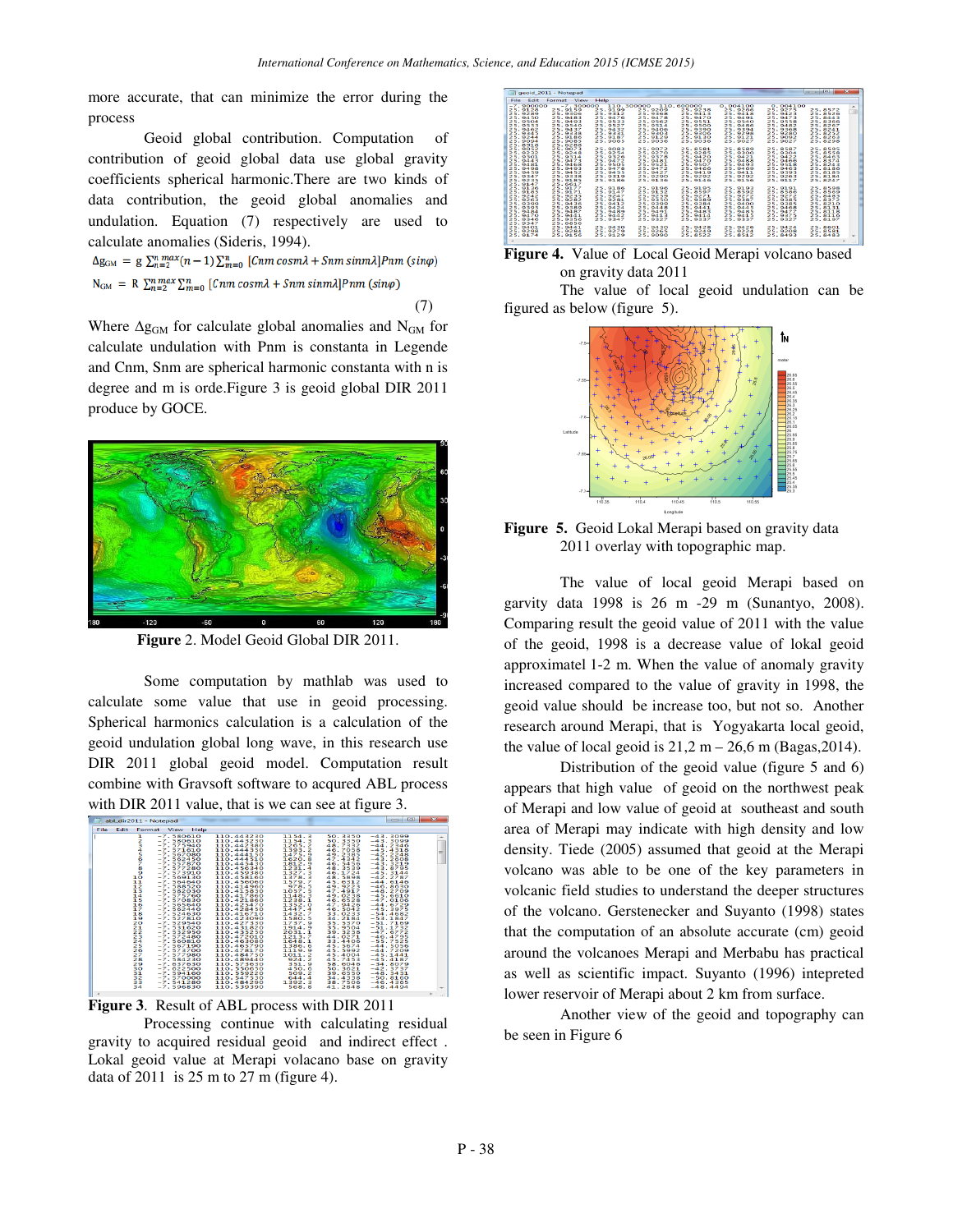

**Figure 6.** Local Geoid Merapi 2011 overlay with Merapi Topography based on Lidar 2011

In geophysiscal prospecting geoid intepretation can be used to estimed inhomogenities of density (Mariusz, 2008). Geoid data possibly indicate the actual plate boudary (Banarjee, 1999). Study literatur prediction there are a reservoir of Merapi, the reservoir lies in the northwest of Merapi volcano (Aprillia, 2013, Ari 2003). Based on related reseach, the high value of geoid can be predicted as high density. In the gravity subsurface modelling, low value of gravity anomaly inpreted as a resevoir (Aprillia, 2013; Ari 2003; Suyanto, 2000; Wahyudi 1996) and a big reservoir as a recharge of Merapi reservoir in south east of reseach area. The geoid value present of deeper big mass and/or intrusion mass in reservoir than the local deformation on summit.

### **CONCLUSION**

Based on the result and explanation above, it can be concluded that value of geoid undulation of the Merapi volcano based on gravity data after eruption 2010 is about  $25.3035$  m  $- 27.000$  m. The value of geoid at the summit of Merapi volcano is 26.6505. That is lower than geoid undulation at summit based on 1998 gravity data. The high value of geoid at north-west and lower value at south and south east of Merapi volcano. High value of geoid is predicted as high density or reservoir of Merapi.

## **BIBLIOGRAPHY**

Andreastuti, S.D, Alloway, B.V., Smith, E.I.M. 2000. A detailed tephrostratigraphic frame at Merapi Volcano, Central Java, Indonesia: Implications for eruption prediction and hazard assessment, *J. Volcanology and Geothermal Research.* 100, 51- 67

Arsadi, E., Suparta, S., Nishimura, S., 1995. Subsurface structure of Merapi inferred from magnetotelluric,

gravimetric and geomagnetic surveys. Merapi

Volcano Decade International Workshop, Yogyakarta, October.

- Aprillia,N., 2013, Analisis Pergerakan Magma Gunung Merapi dengan Diagram ∆g/∆h menggunakan Data Gravitasi, Skripsi , UGM
- Blakely, Richard. J., 1996, Potential Theory in Gravity and Magnetic Applications, Cambridge University Press.
- Banarjee, Faulger GR, Satyapakarss, Dabral P, 1999, Geoid undulation modelling an intepretation at Ladak, NW Himalaya using GPS and Leveling Data, *Journal og Geodesy*, vol 73 pp 79-86
- Bagas, T., Leni, S., Nurohmad, W., 2014, Pemodelan Geoid Lokal D.I. Yogyakarta menggunakan Metode Fast Fourier Transformation dan Least Square Collocation, *Proceding Conference on Geospatial Information*
- Dampney, C.N.G., 1969, The Equivalent Source Technique, *Geophysics* Vol. 34, No.1, pp. 39-35.
- Gerstenecker, C., Heinrich, R., Jentzsch, G., Kracke, D., Läufer, G., Suyanto, I., and Weise, A. 1998, Microgravity at Merapi Volcano: Results of the First two Campaigns, In: 1. Merapi-Galeras Workshop, June 25, 1998, in Potsdam, Deutsche Geophys. Gesellsch., Sonderband III/1998 (eds.: Zschau, J., Westerhaus, M.), 61- 64.
- Elevation Model around Merapi Volcano, Java, Indonesia". Natural Hazards and Earth System Sciences. 5, 863-876.
- Kahar, Joenil, 2008. Geodesi.. Institut Teknologi Bandung
- Kahar, Joenil, Pemanfaatan Anomali Gayaberat Dalam Penyelesaian Geodetic Boundary Value Problem.. Institut Teknologi Bandung
- *LaCoste & Romberg, Instruction Manual Model G & D Gravity Meters*, 2004, Texas, USA
- Mariusz, M., Elena, K., Marzena Smarek G, Inpretation of geoid anomalies in the contac zone between East european craton and the Paleozoic Platform, *Oxford Journal* vol 117, pp321 -333
- Telford, W. M., Geldart, L. P., Sheriff, R. E., 1990, Applied Geophysics. Cambridge University Press.